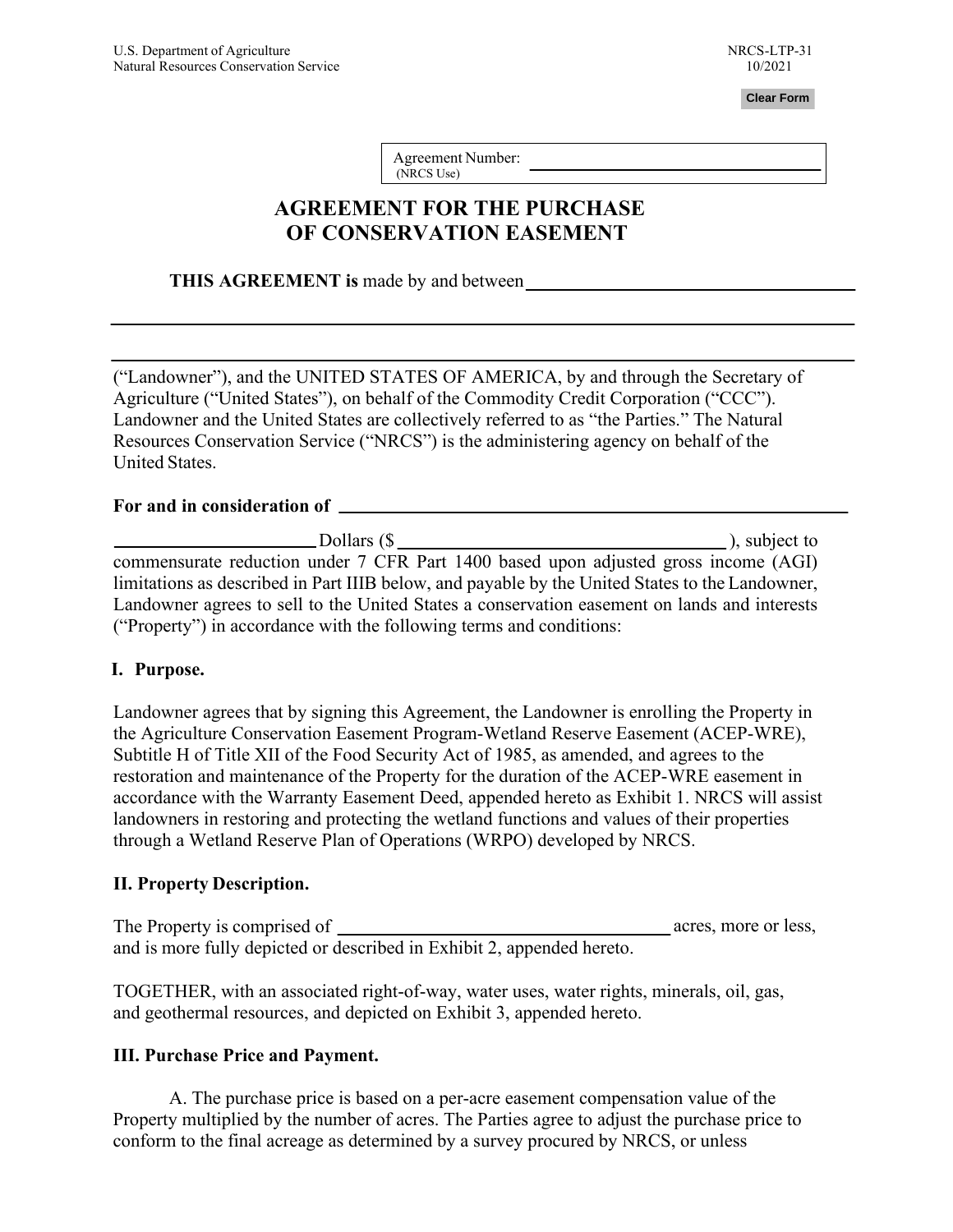otherwise mutually agreed to by the Parties. Any adjustment of purchase price or acreage will be incorporated in the Warranty Easement Deed, and by its execution, at closing, shall constitute the Parties' agreement to the adjustment.

B. Before the payment is issued, NRCS must determine that all Landowners meet the AGI limitations set forth in 7 CFR Part 1400. Landowners that are legal entities or general partnerships that meet the AGI limitations may have individual members of that legal entity or general partnership that do not meet the AGI limitations. While the deed document will reflect the purchase price as calculated and adjusted under paragraph A above, the amount actually paid at closing will be reduced by an amount commensurate with the percent ownership of any AGI-ineligible member of an otherwise AGI-eligible legal entity or general partnership.

C. NRCS will make a single payment unless Landowner identifies in this paragraph the number of annual installment payments requested. Landowner requests annual installment payments (*not more than 10*) and acknowledges that after the first installment payment, subsequent installment payments will be made after October 1 of each calendar year following the first installment payment. Landowners electing installment payments where the total easement purchase price is more than \$500,000 may elect a minimum of 5 and a maximum of 10 installment payments. Payment will be made by the United States using electronic fund transfers (EFTs).

# **IV. Terms of Easement.**

Landowner agrees to convey the conservation easement using the Warranty Easement Deed provided by NRCS. The period of the ACEP-WRE conservation easement is (*Landowner check and initial selected option below*)—



# **V. Restoration Rights of the United States.**

A. By signing this Agreement, the Landowner agrees that NRCS will have the right to implement the WRPO on the Property upon execution of the Warranty Easement Deed. The Landowner authorizes NRCS to provide financial assistance either directly to the Landowner or through another entity that assists with implementation of the WRPO, as determined by NRCS. These agreements and authorizations shall not merge with but shall survive the execution and recordation of the Warranty Easement Deed to be executed pursuant to this Agreement.

B. Landowner acknowledges that projected restoration practices, locations, extents, quantities, and associated costs developed by NRCS are subject to change and that NRCS has final discretion on the implementation of the WRPO. The Landowner must identify its preferred method for NRCS to provide financial assistance for restoration on the Property and initial below (*Landowner check and initial selected option below*):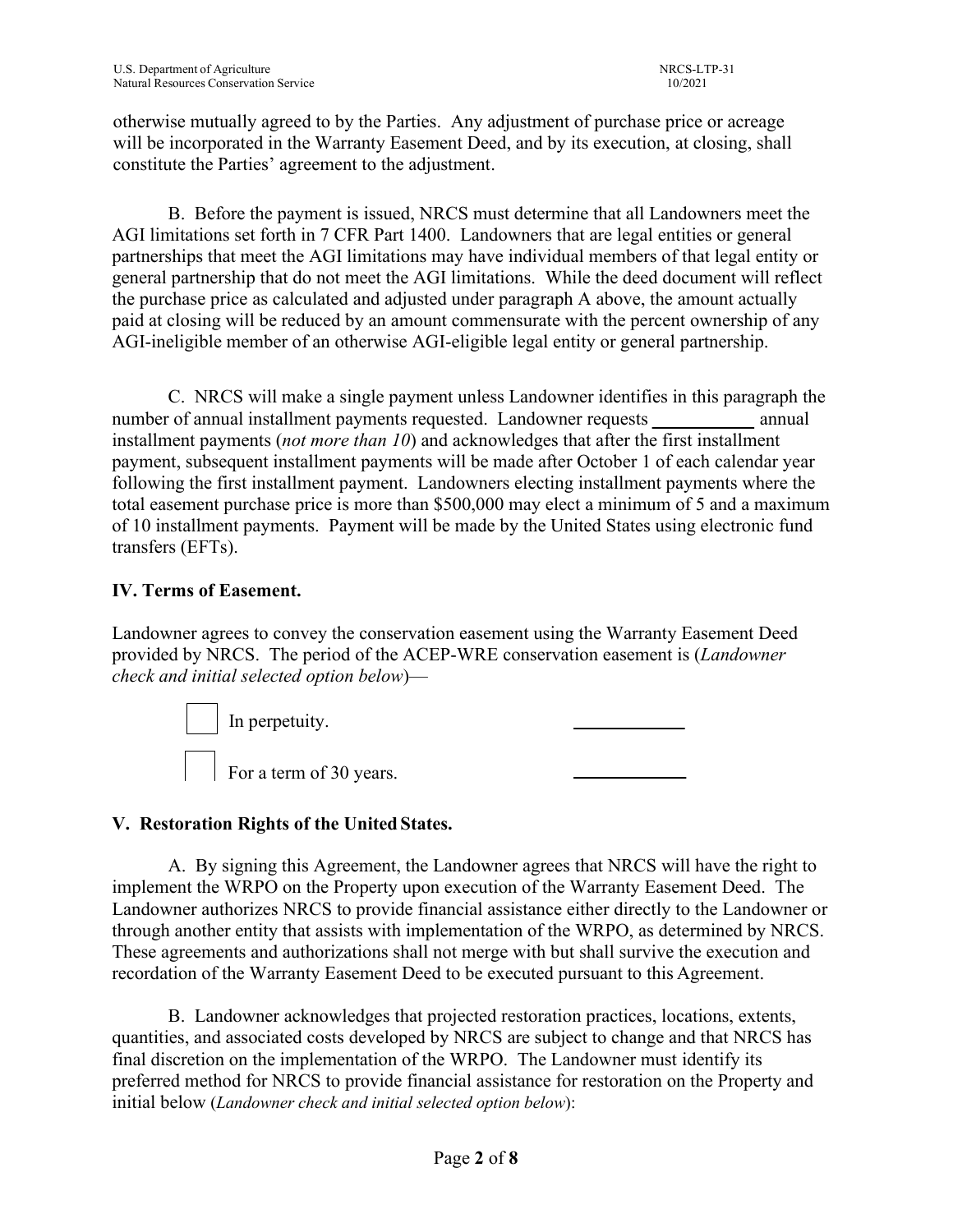Method: Federal Contract Landowner Conservation Program Contact or Partner Agreement

C. For 30-year easements, NRCS will not provide funding for more than 75 percent of the total restoration cost. The Landowner agrees that NRCS will withhold an amount equivalent to 25 percent of the projected restoration costs from the easement payment in order to carry out the restoration on the Property in accordance with the WRPO. If there is an increase in the final restoration costs from the projected restoration costs, the Landowner is responsible to provide additional funds up to 25 percent of the final restoration cost. If there is a decrease in the final restoration costs, the Landowner will receive the difference between the 25 percent of the final restoration costs and the amount withheld based on the projected restoration costs.

#### **VI. Risk of Loss and Liabilities.**

A. The risk of loss or damage to the Property occurring prior to the vesting of satisfactory title in the United States shall be borne by the Landowner. In the event of such loss or damage, NRCS may, at its discretion and without liability, withdraw from the transaction and terminate the Agreement.

B. In the event of loss or damage to the Property, the Parties may mutually agree to adjust the purchase price and proceed with the transaction based upon an acceptable ACEP-WRE valuation methodology.

#### **VII. Title.**

A. The United States shall, at its cost, secure evidence of title satisfactory to the Attorney General of the United States, 40 U.S.C. Section 3111.

B. Prior to closing, the title to the Property must be approved by the Department of Agriculture's Office of the General Counsel in conformity with the title standards and regulations of the Attorney General of the United States.

C. Prior to closing, any encumbrance, exception, or other cloud on title including encroachments must be eliminated and quieted by the Landowner, unless deemed administratively acceptable by NRCS pursuant to instructions given by the Office of the General Counsel.

D. Landowner represents and warrants that Landowner has full right, power, and authority to convey; that there is no condemnation or similar proceedings affecting any part of the Property and no proceedings will be pending on the Closing Date; and that Landowner is not subject to any commitment, obligation, or agreement, including but not limited to, any rights of first refusal or option to purchase, granted to a third party, which would or could prevent Landowner from completing the sale of the Property as contemplated by this Contract.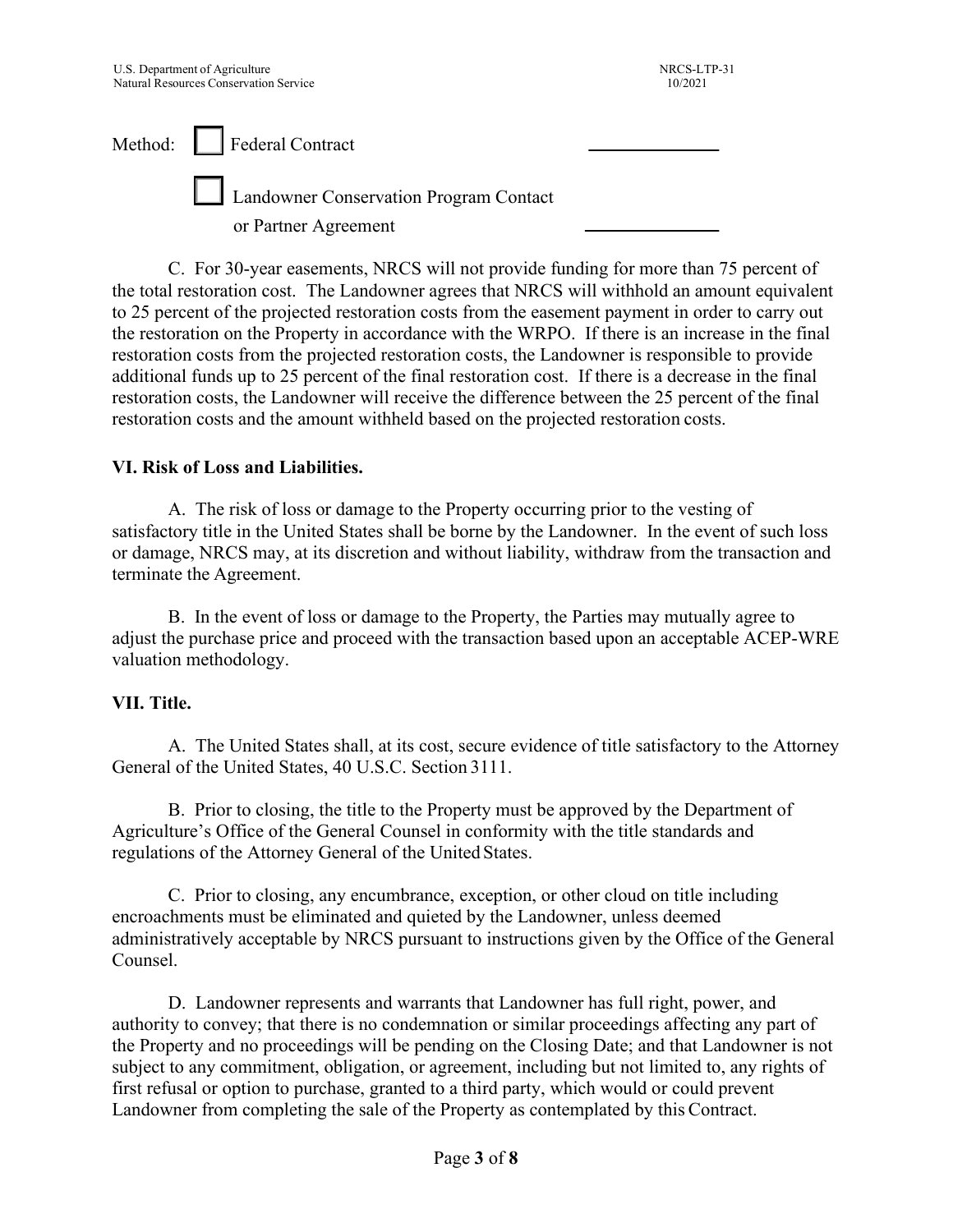E. Landowner represents and warrants that Landowner has defined, unencumbered, unconditional, and transferable legal right of access from an identified Federal, State, or local public right-of-way to the entire easement area for the term of the enrollment.

F. Landowner agrees to pay at closing any taxes that are due or delinquent owing against the Property.

### **VIII. Closing.**

A. NRCS has until February 15, 2024, to close on the conservation easement. Prior to the expiration of the Agreement, the Parties may mutually agree to extend this Agreement only once until February 15, 2025.

B. NRCS will select a closing company or closing agent and pay all normal costs of closing.

#### **IX. Conveyance Instruments.**

A. Landowner shall execute and deliver at closing a Warranty Easement Deed conveying a conservation easement on the Property to the United States of America.

B. Landowner shall deliver, without cost to the United States, any other documents that may be required to convey good and merchantable title, including trust instruments, powers of attorney, corporate resolutions, and similar instruments.

C. The deed or deeds of conveyance shall be prepared by NRCS in consultation with the Office of the General Counsel.

# **X. General Provisions.**

A. Landowner agrees that officers and authorized agents of the United States have at all reasonable times, the right to enter upon the Property for any purpose related to purchasing the conservation easement, including inspection of the Property and the resources upon them, restoration planning, survey, and other due diligence work related to real property acquisition.

B. Landowner agrees not to do or authorize others to do any act by which the value or title to the Property may be diminished or encumbered, or the Property devalued, including the extraction of resources or materials (for example, oil, gas, minerals, timber), the manipulation of topography, or the release of hazardous materials or substances.

C. Except for reasons beyond the control of the Landowner, as determined by NRCS, if the Landowner fails to convey the easement, the Landowner will be in default and shall pay the United States the amount of costs incurred by the United States for survey and all other actions taken in furtherance of this Agreement. In the event the Property is sold or transferred in whole or in part, including entering into a contract to sell the Property, prior to vesting of satisfactory title in the United States, the Agreement will be terminated and the Landowner will be subject to repayment penalties described above. NRCS may waive all or a portion of the repayment penalties if the new landowner is determined by NRCS to meet the eligibility requirements and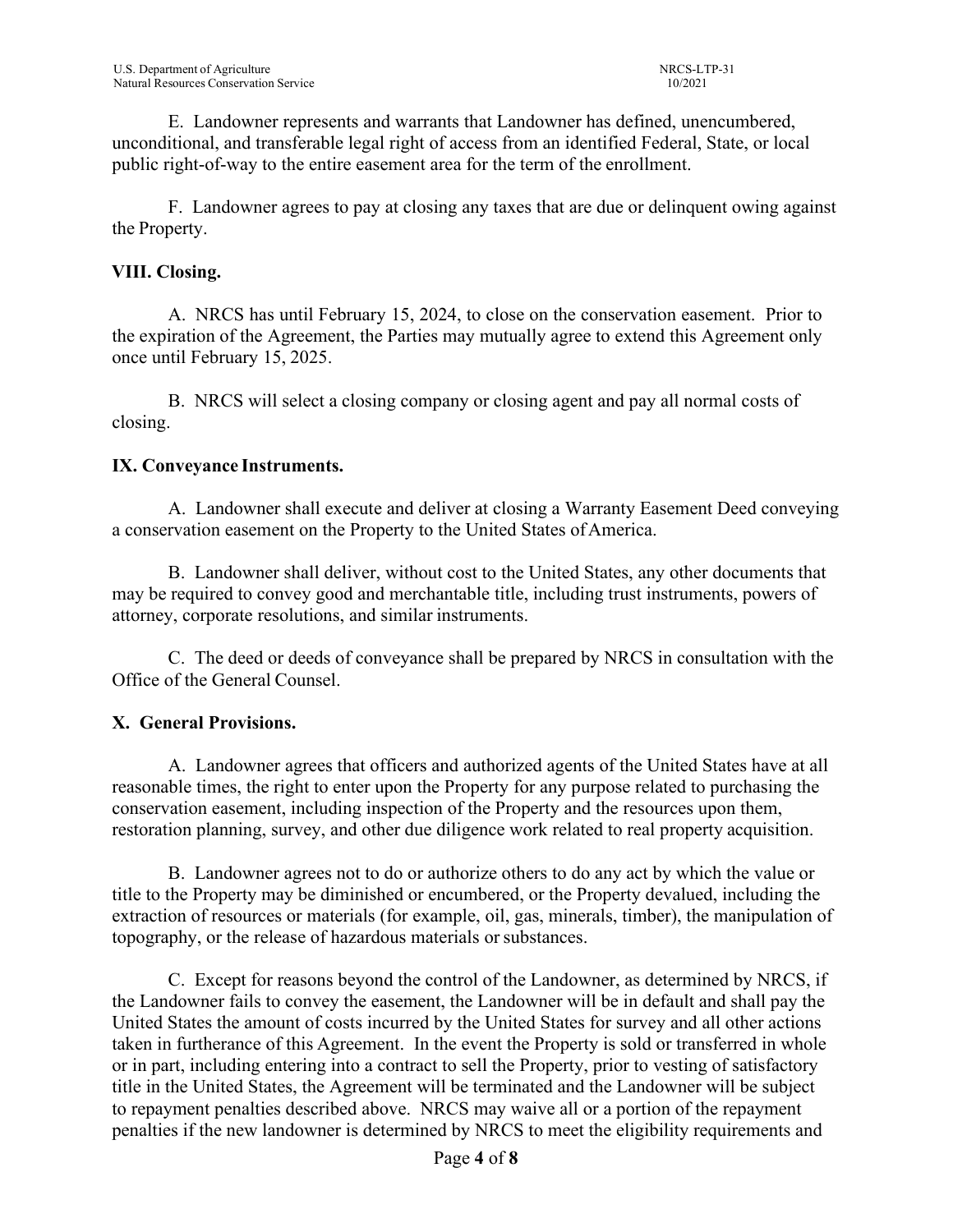agrees to accept the terms of this Agreement and associated transfer agreements. The Landowner must notify NRCS immediately of any sale or transfer of the Property, including any contract to sell the Property.

D. NRCS may, at its discretion and without liability, terminate this Agreement at any time due to the lack of availability of funds, inability to clear title, lack of sufficient legal access, sale of the land, risk of hazardous substance contamination, or other reasons.

E. The Parties agree that this Agreement shall not be assigned in whole or in part, except that Landowner may assign this Agreement to Purchase Conservation Easement to a qualified intermediary if he or she elects to conduct a like-kind exchange in accordance with Internal Revenue Code Section 1031. The Landowner agrees to provide NRCS the notice of assignment no less than 90 days prior to the anticipated closing date. As part of the like-kind exchange, the subject property will be conveyed to the United States and the United States will make payment in accordance with the purchase agreement, assignment, and closing instructions. The United States makes no assurances that this transaction will qualify as a like-kind exchange in accordance with Internal Revenue Code Section 1031. Further, the Parties agree that no Member or Delegate to Congress or Resident Commissioner may be a party to any share or part of this Agreement. In addition, in the event the Landowner dies, this Agreement will be binding upon and inure to the benefit of the Landowner's heirs, successors, and assigns; provided, however, that NRCS may terminate this Agreement, without liability, if such heir, successor, or assign is unwilling or unable to: (1) reaffirm the obligations under this Agreement in writing, or (2) provide verification of their eligibility to enroll in ACEP-WRE, within 60 days notice of this Agreement.

F. All covenants, warranties, and representations made by Landowner shall survive this Agreement.

G. Irrespective of any violations by the Landowner of the terms of the conservation easement, the conservation easement survives and runs with the land for its duration.

H. If NRCS requires a closing or escrow agent to perfect this transaction, the Landowner hereby agrees that the payment may be disbursed into an escrow account administered by the closing company, escrow agent, or authorized person selected by NRCS for completion of the transaction between NRCS and the Landowner.

I. Landowner understands the program requirement that any existing cropland base on the enrolled acres must be permanently retired at the time of easement closing. The landowner understands that it is their responsibility to contact the Farm Service Agency (FSA) to obtain and execute any documents necessary to transfer or retire base acres from the enrolled land prior to the closing of the easement. Upon closing and recording the easement, NRCS will provide written notification of easement recording to FSA, at which time any base acres remaining on the easement acres will be permanently retired.

J. Landowner understands that they are responsible to contact FSA to determine impacts to commodity payments that may result from easement closing and recording.

K. Landowner acknowledges that NRCS may provide a copy of this Agreement to the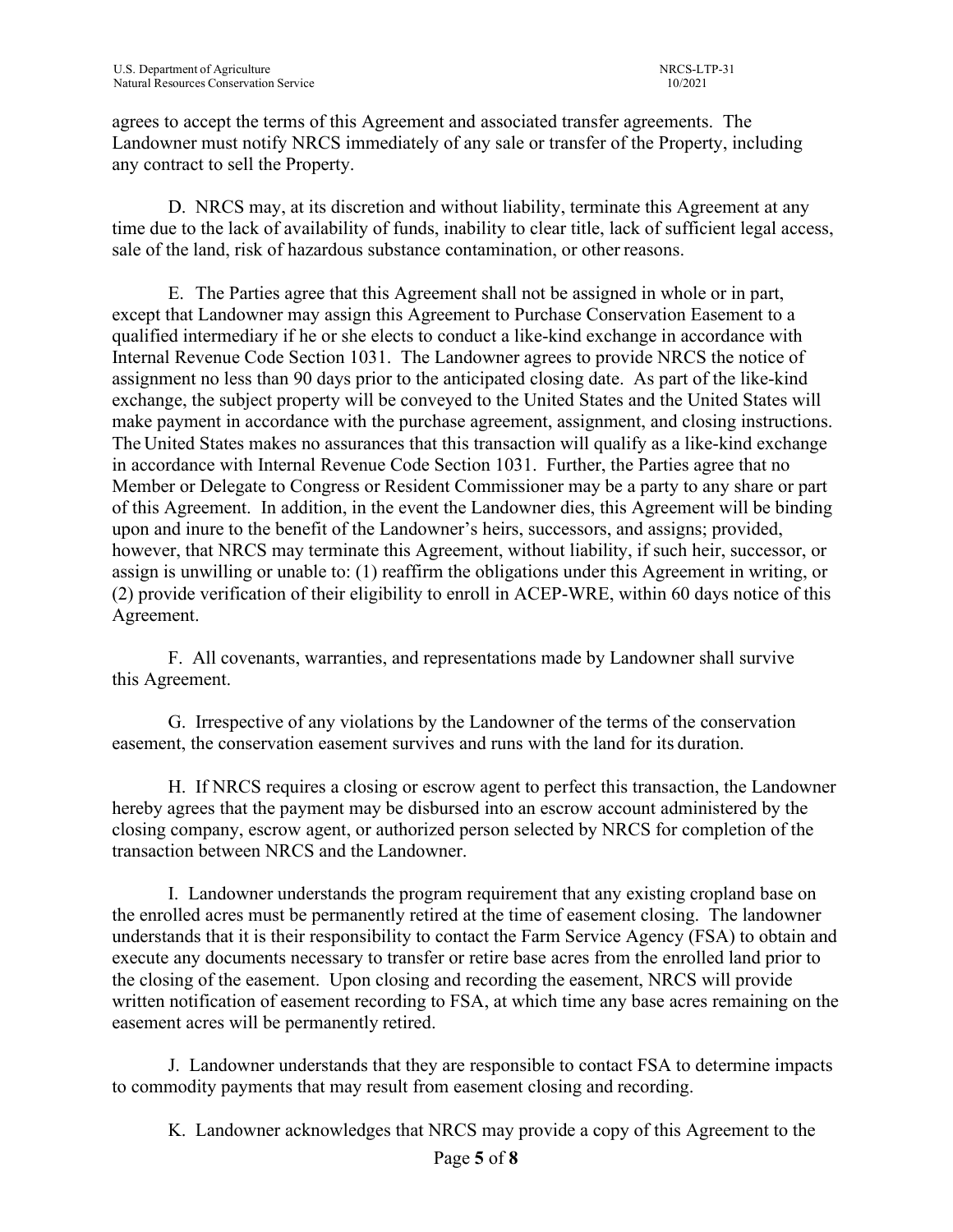FSA at the time it is executed for the purpose of allowing FSA to track ACPE-WRE enrollments to ensure the county cropland enrollment limits are not exceeded. Execution of this Agreement alone does not authorize the permanent retirement of base acres or commodity payment refund collection.

| Landowner has hereunto signed on this $\qquad \qquad$ Day of $\qquad \qquad$ .                                                                                                       |  |
|--------------------------------------------------------------------------------------------------------------------------------------------------------------------------------------|--|
| Landowner(s):                                                                                                                                                                        |  |
|                                                                                                                                                                                      |  |
|                                                                                                                                                                                      |  |
|                                                                                                                                                                                      |  |
|                                                                                                                                                                                      |  |
|                                                                                                                                                                                      |  |
|                                                                                                                                                                                      |  |
|                                                                                                                                                                                      |  |
|                                                                                                                                                                                      |  |
|                                                                                                                                                                                      |  |
|                                                                                                                                                                                      |  |
|                                                                                                                                                                                      |  |
| The Secretary of the Department of Agriculture, acting through his or her authorized<br>representative, has executed this Contract on behalf of the United States of America on this |  |
| $\frac{\text{Day of}}{\text{Day of}}$ , 20                                                                                                                                           |  |
|                                                                                                                                                                                      |  |

THE UNITED STATES OF AMERICA

BY: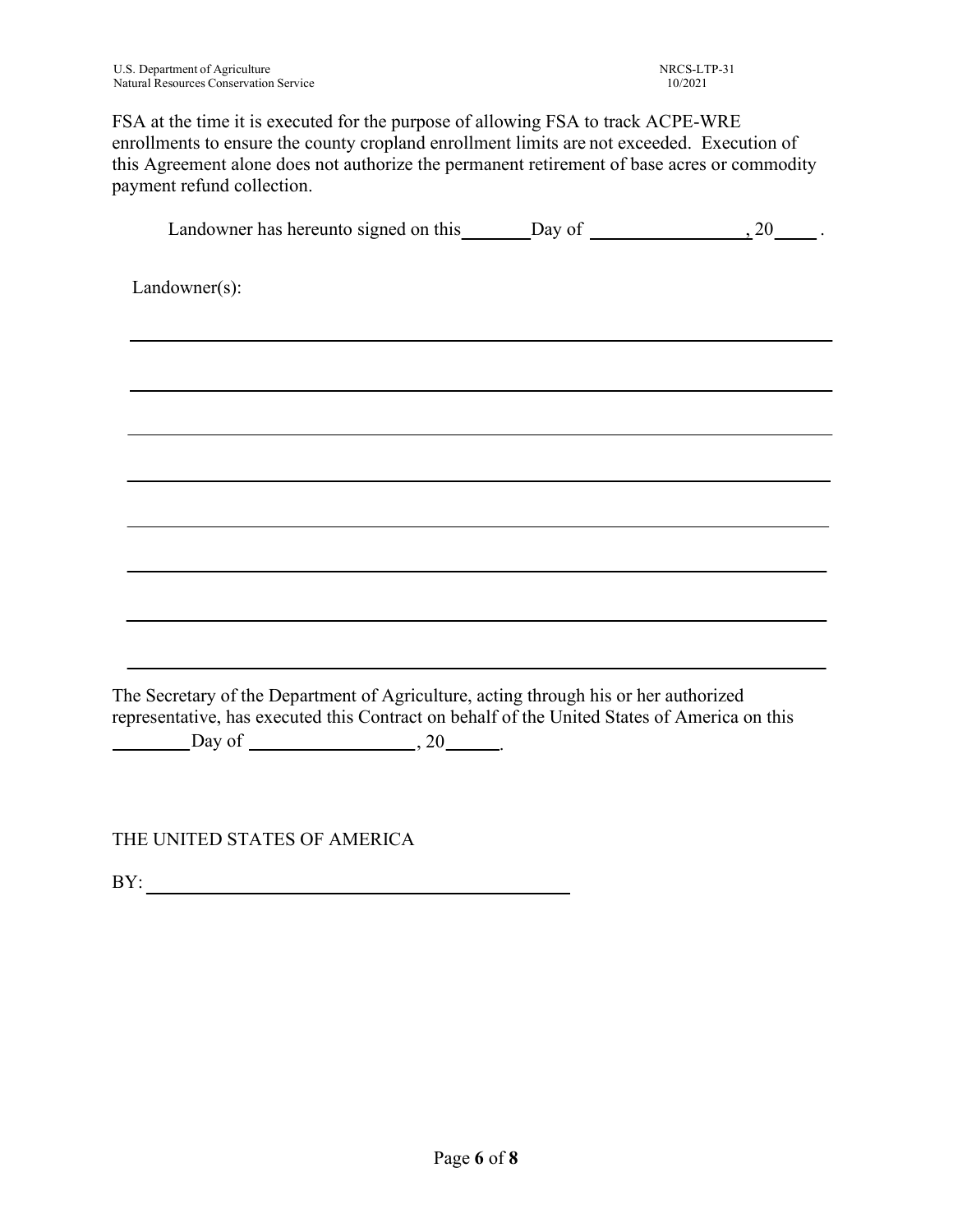# **Optional Extension of the Agreement for the Purchase of Conservation Easement**

# **XI. Extension of Agreement**

Prior to the original expiration date of this Agreement, the Parties mutually agree to extend this Agreement to the February 15 extension date identified in Paragraph VIII(A). The Parties acknowledge that no further extensions of this Agreement are authorized.

| $Landowner(s)$ :                                                                            |  |
|---------------------------------------------------------------------------------------------|--|
|                                                                                             |  |
|                                                                                             |  |
|                                                                                             |  |
|                                                                                             |  |
|                                                                                             |  |
|                                                                                             |  |
|                                                                                             |  |
| The Secretary of the Department of Agriculture, acting and through his or her authorized    |  |
| representative has executed this Contract on behalf of the United States of America on this |  |

THE UNITED STATES OF AMERICA

BY: